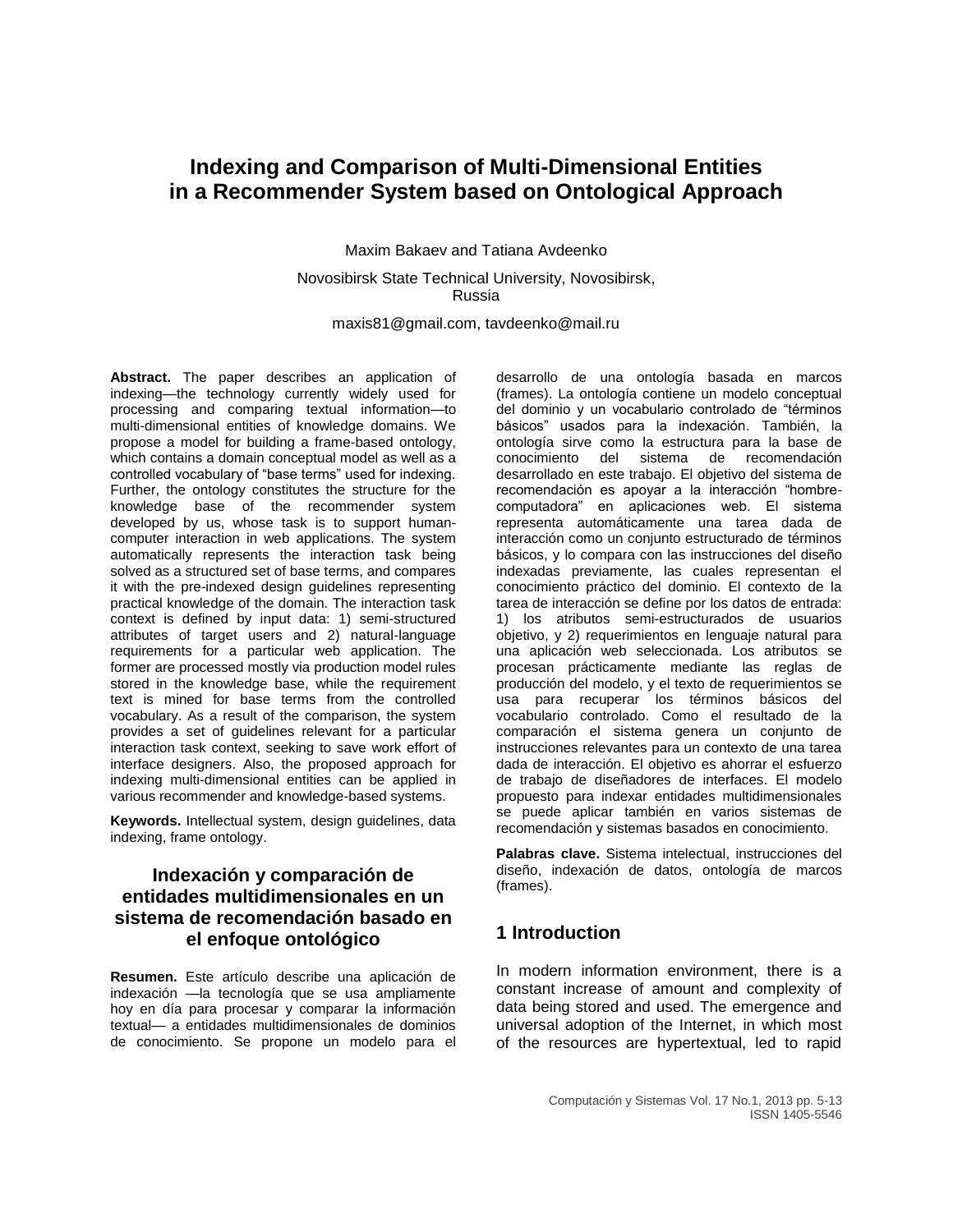development of methods and technologies for natural language processing: summarization, indexing and search, translation, etc. In particular, automatic assessment of text similarity is a highly practical problem in operations with documents, short phrases or search queries [1]. One of the technologies for solving this problem is semantic analysis (e.g., [2]) which includes indexing defined as a description of a text with "index", a set of special terms extracted from the text or taken from a constrained (controlled) dictionary.

In general, any information retrieval system carries out indexing, formulation of query (user's information needs specified in a language understood by the system) and its comparison with the available (indexed) information. Then, the index can be formed based on the following structures [3, p.44]:

- 1. *Bag of words*. It is a set of unrelated terms (sometimes also called tags) that describe a certain object or information resource. Bag of words indexing/classification is currently widely applied to multidimensional objects such as audio, video or images, in data stores and recommender systems (a review is available in [4]).
- 2. *Taxonomy*. When terms describing a domain form a hierarchy of categories, a taxonomy is a structure that generally has high clarity and is easy to comprehend due to the fact that only one semantic relation is used in such representation, that is, "parent – child". However, such choice of the relation imposes certain limitations.
- 3. *Thesaurus*. It is a collection of terms and word combinations grouped into units named concepts. They are organized either hierarchically or with semantic (associative) relations. The chosen relations form a predefined and fixed set which generally includes such relations as "parent – child", "part – whole", "cause – effect", or linguistic relationships.
- 4. *Ontology*. When a domain (field of knowledge) is formally described with concepts (classes), their attributes, relations between them, application axioms, and constraints, this description forms an ontology. Thus, ontologies are more flexible

than thesauri since an ontology includes any kind of semantic relations, and at the same time permits a more detailed domain specification due to attributes, constraints, axioms, etc.

Since the 1990s, ontologies have been applied in Information Science for knowledge representation, management and integration; they are the key element in the Semantic Web concept. Currently, the following types of ontologies are identified based on their purpose [3, p.47]: upper ontologies, domain-specific, and task-specific ontologies. The former aim to describe universal knowledge or codify the use of language (e.g., ontology specification language); perhaps, one of the most prominent examples is *CYC*, a common sense knowledge ontology. The scope of domain-specific ontologies is a certain domain of knowledge (such as *Systematized Nomenclature of Medicine – Clinical Terms* in Medicine), while task-specific ontologies are even more concrete and generally built for a particular application.

In our work, we propose an ontology-based approach to indexing complex multi-dimensional entities in knowledge domains, allowing both their classification and similarity estimation. These tasks are important, in particular, in the development of intellectual systems, which still contain (1) a large amount of poorly organized knowledge or (2) interpret the problem in consideration based on incomplete or unstructured input data. In order to deal with these two difficulties, we have developed a recommender system to support human-computer interaction (HCI) engineering for web applications.

Among the deficiencies of the existing systems such as MetroWeb (see an application description in [5] or Bore [6]), is the lack of matching between a particular design context and design guidelines or patterns which constitute the practical knowledge in the domain (see a review in [4]). In this paper, we propose an approach for indexing and comparing multi-dimensional entities, implemented in a recommender system based on a frame ontology which contains both a conceptual model of the domain and a controlled vocabulary of "base terms" used for indexing. The input data for the system are attributes of target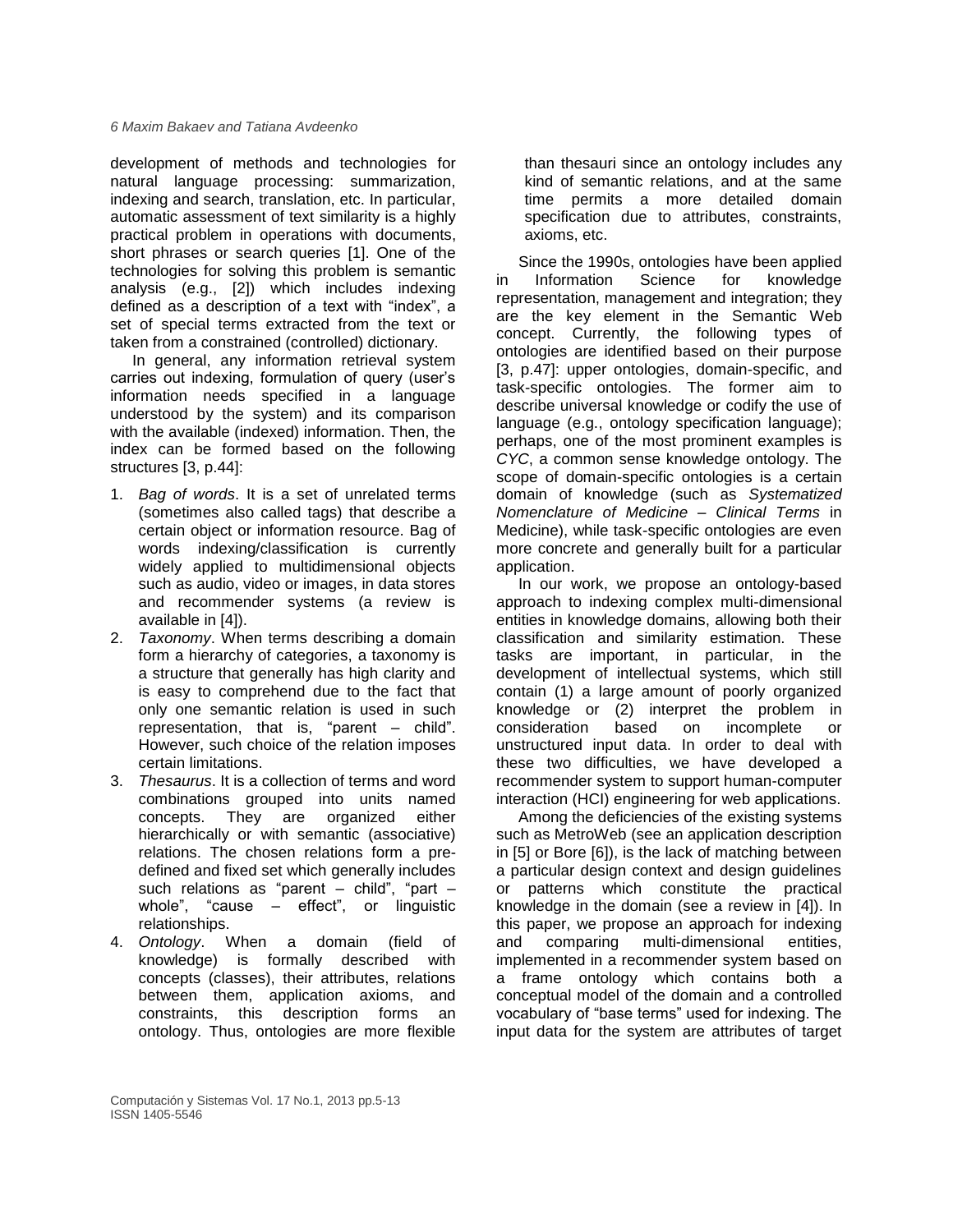users for the web application and requirements in natural language, the latter are analyzed by a system component designed to fulfill this task. The system forms its interpretation of the problem being solved as an ordered set of base terms (index), which may be called a "query" into the knowledge base (KB), where similarly indexed guidelines are stored. The output for the system are problem-relevant guidelines and automatically generated interface wireframe.

### **2 Method**

The frame ontology developed in this work can be formally represented as

$$
O_F =  ,
$$
 (1)

where *C* is a finite non-empty set of frameclasses describing domain concepts;

*R* are binary relationships defined for classes,  $R \subseteq C \times C$ ,  $R = {R_{ISA}} \cup R_{ASS}$  with  $R_{ISA}$  being the hierarchical relationship and *RASS*, a set of other associative relationships;

*S* is a finite set of possible slots (class attributes);

*G* is a finite set of facets (slot attributes);

*E* is a finite set of instances (objects created from classes);

*T* is a finite non-empty set constituting the controlled vocabulary of domain terms, built on the set of base terms *B* that correspond to the names of the classes:

$$
T = \bigcup_{i=1}^n T_i, T_i = \{b_i\} \cup Eq(b_i), \bigcap_{i=1}^n T_i = \emptyset.
$$

*Eq(bi)* are synonymous terms, each of which is related to the base term  $bi \in B$ ,  $D<sub>S</sub>$  is a finite set of possible slot types,  $D_G$  is a finite set of possible facet types.

The frame-class structure is defined as

$$
c = , (isa  $c_{parent}$ ),  $(s_1, s_2, ... s_{n(c)}) >$ ,
$$

where  $c$ ,  $c_{parent} \in C$  is a parent frame-class, which is in  $R_{ISA}$  relation with the current class;  $s_i \in S$  are frame slots; *Name<sub>c</sub>*  $\in B$  is the name of a class, which is also the base term from the controlled vocabulary *T*. The hierarchy of frames is formed by specifying relationships and the involved classes, such as *cparent* for "is-a" relation.

All the classes are divided into two sets, *С = СabstractСconcrete*. For the set of concrete classes, *Сconcrete*, it is possible to define instances (concrete objects),  $e \in E$ . The structure of the frameinstance is similar to the structure of class *C*, from which it is constructed, for example:

$$
e(c) = ,
$$

where  $s_1^e, s_2^e, ..., s_n^e$ *n c*  $s_1^e$ ,  $s_2^e$ ,...,  $s_{n(c)}^e$  are instances of the class *c* slots, filled with concrete values. The structure of the frame-slot is the following:

 $s_c$  =<  $Name_{S,C}$ , ( $gs_1$ ,  $gs_2$ , ... $gs_{k(S,C)}$ ) >,

where  $s_c \in S$  is the slot of class  $c, gs_i \in G$  is the slot facets, *Names,с* is the slot name.

Associative relationships (from  $R_{ASS}$ ) are created by explicitly setting the value of a frame slot as another frame, and describing the type of the relationship between the frames. To implement the associative relationships,  $D_s$ includes not only simple types D<sub>SS</sub> (symbol, string, *float*, etc.), but also  $D_{class}$  (the allowed value is frame-class) and D<sub>instance</sub> (the allowed value is frame-instance):

$$
D_{S} = D_{SS} \cup \{D_{class}\} \cup \{D_{instance}\}.
$$

The relationships of  $D_{instance}$  type are common in data modelling, but using frame-classes  $(D_{\text{class}})$ as values opens new possibilities together with the vocabulary of terms. Since every frame-class corresponds to a base term, their set can be used to index textual or other multi-dimensional domain entities. For example, if a guideline *g*<sup>i</sup> stored in the system's knowledge base has the following text: "The website logo must have hyperlink to the homepage, except on the homepage itself", the corresponding frame-classes constituting the set *T(gi) B* would be *Logo*, *Homepage*, *Hyperlink*.

The context of a particular interaction problem is described in the same way, but a set of classes  $(Pr \in B)$  is formed automatically by the system from target user attributes and requirements. By comparing these two sets, the system can define the degree of each guideline's similarity (relevance) for a concrete web interaction, by marking out the common terms  $B(gi) \subseteq B$ :

$$
\Pr{\cap T(g_i) = B(g_i), |B(g_i)| = k_i .}
$$
 (2)

Computación y Sistemas Vol. 17 No.1, 2013 pp. 5-13 ISSN 1405-5546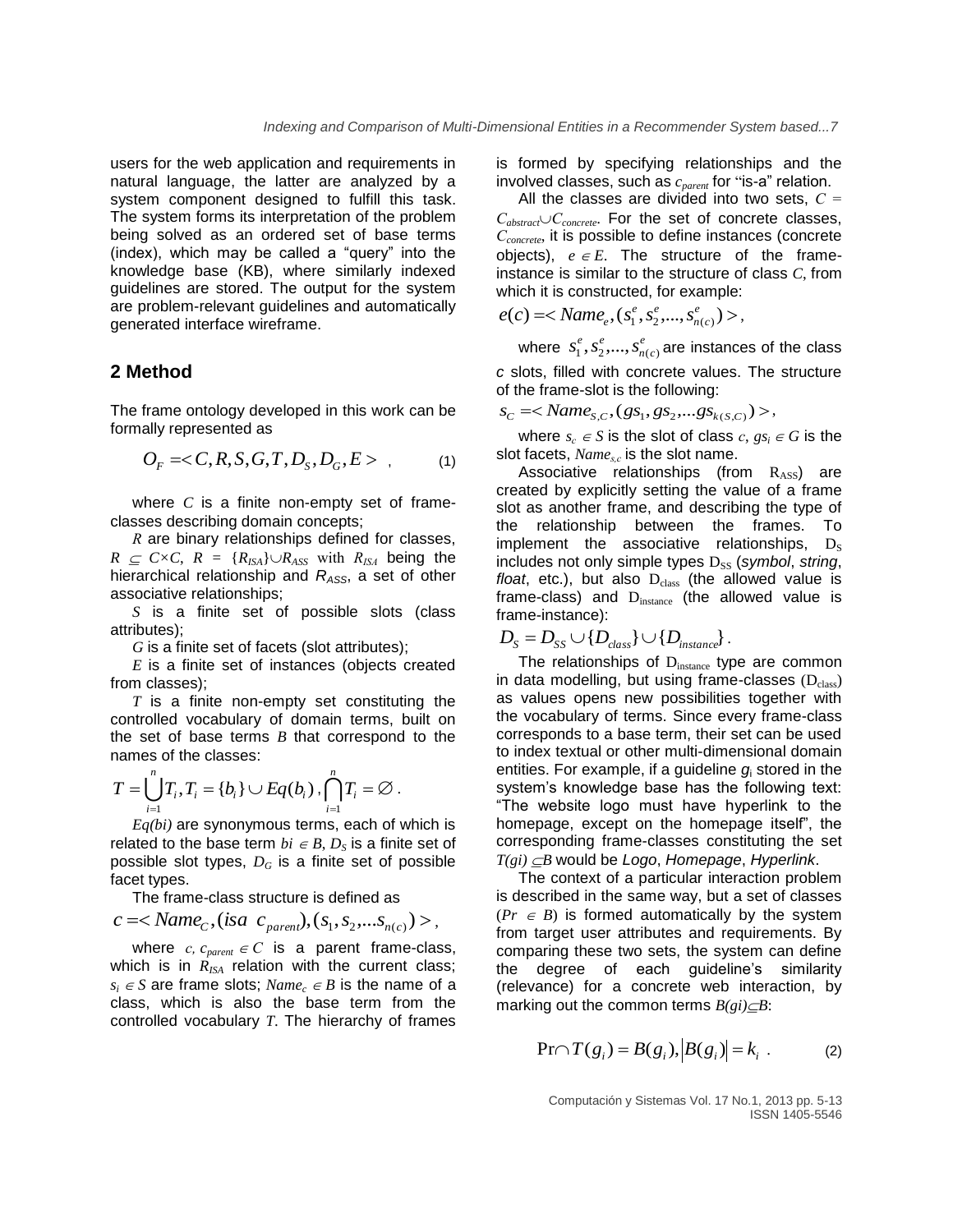

**Fig. 1.** HCI engineering task class structure and relationships



**Fig. 2.** Guideline class structure and relationships

Correspondingly, for the system output, only quidelines with  $k_i>0$  are selected.

# **3 Application**

Based on the above model, we constructed an HCI engineering support domain ontology, which included more than 150 classes overall. The first class was *HCI engineering task* with relationships to classes that represent input data: *Target user* and *Requirement*, and output data: *Guideline* and *Web interface design*. The possible values of the

slot *project context* are any class of the ontology, thus any concrete HCI engineering problem can be described (indexed) with a set of selected base terms  $(Pr \in B)$ . The structure of an *HCI engineering task* class and its relationships in ontology are shown in Fig. 1.

To represent practical knowledge existing in a HCI engineering domain, we used the class *Guideline* which has relationships *supported by* with classes that correspond to other tiers of domain knowledge: *Law*, *Principle* and *Finding*. The values of the tag slot of the class *Guideline* are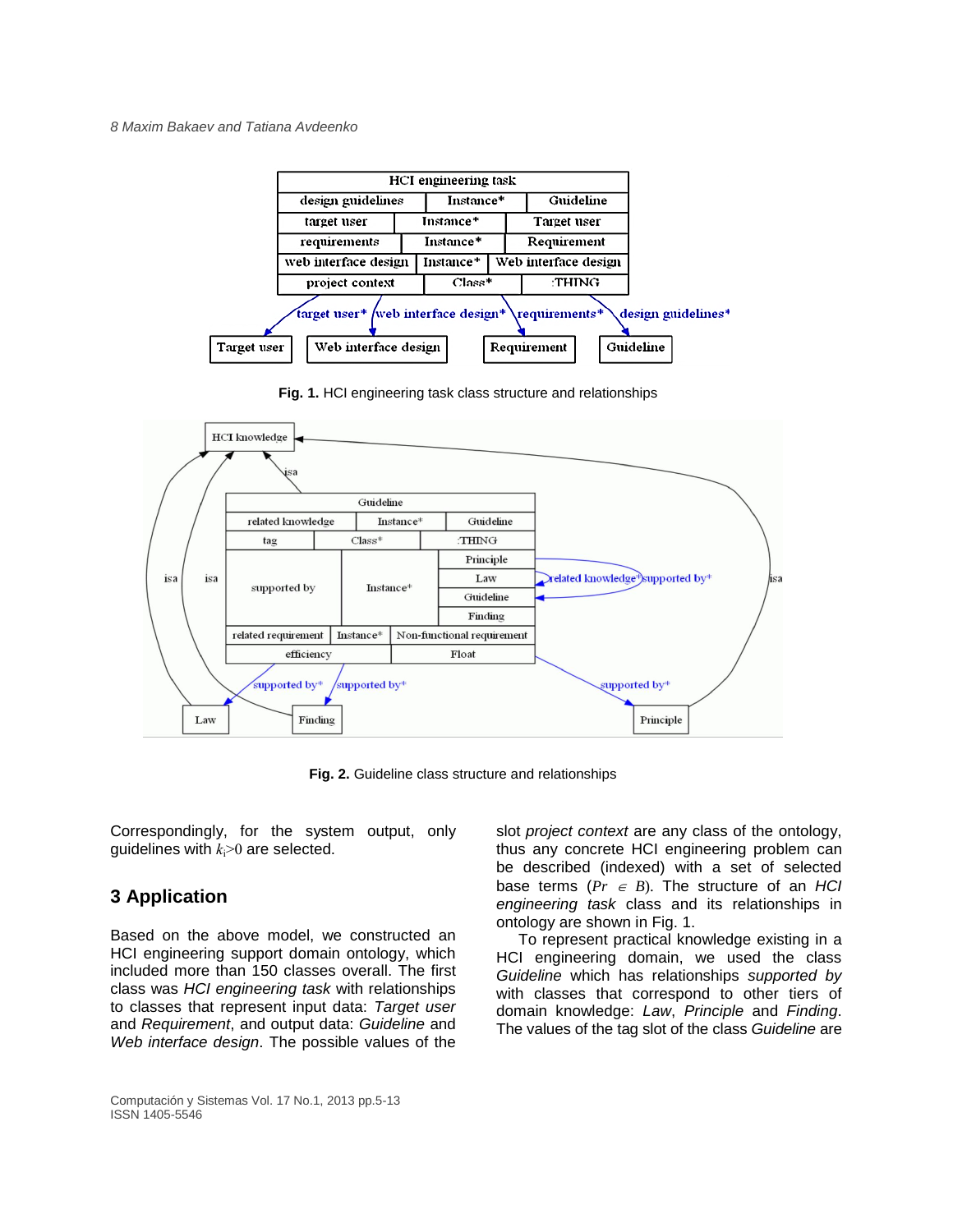any class of the ontology, thus any guideline *g*<sup>i</sup> can also be indexed with a set of selected base terms  $(T(gi) \subset B)$ , see Fig. 2.

In the system, the instances of *Guideline* class are recommendations in HCI engineering, for the following types of web applications: 1) Web applications in general, 2) e-commerce, 3) egovernment sites, and 4) web sites of educational institutions. The structure of the knowledge base was derived from the ontology, while its content includes instances and production model rules (in the form "*if*... *then*..."). The knowledge base is the main component of the recommendation system developed and put online, together with additional web interface component (at [http://clips.vgroup.su\)](http://clips.vgroup.su/).

The developed system was applied for solving a number of real domain problems, in particular, for designing the official website for the *People's Faculty* of *Novosibirsk State Technical University*. The Faculty provides "computer literacy" courses for senior citizens, so target users of the website were defined as older people with low experience in IT, seeking to obtain information about the courses. The website functional and nonfunctional requirements in natural language were analyzed by the system which extracted the ontology base terms from texts. After the system applied the corresponding production model rules, the project context was formed as the set of the following terms:

*Website, Web page, Website element, Website service/section, Target user, Target emotion requirement, Older user, Accessibility requirement, Error rate, Size, Color, Aesthetic impression, Trust impression, IT experience, Website experience, Contacts, Services, Web page element, Requirement, Functional requirement, Non-functional requirement, Interface quality requirement, Design requirement, Interface design property, Content design property, Guideline, Interface element, Web form element, Interface design, Web interface design, Interface quality metric, Forum, CMS / back-office, User registration, Search, Success rate, Homepage, News events, About us, Sitemap, Help, Departments facilities, Faculty / staff, Alumni employment, Majors / programs, Admission, Curriculum, Tutorials.*

The system then automatically generated the web interface wireframe and the ordered set of guidelines relevant to the project context, some of them are presented in Table 1 as an example (the base terms that matched in comparison are in bold).

| <b>Table 1.</b> A subset of the system output: selected |
|---------------------------------------------------------|
| relevant design guidelines                              |

| The guideline text                                                                                                                                                                               | Index<br>(base terms)                                                                                 |
|--------------------------------------------------------------------------------------------------------------------------------------------------------------------------------------------------|-------------------------------------------------------------------------------------------------------|
| Visited hyperlinks must have<br>different color, otherwise<br>older people can easily<br>forget, which section of the<br>website they've already<br>visited.                                     | Color:<br>Hyperlink;<br>Navigation;<br>Older user                                                     |
| If graphics and video are<br>used, the size and quality<br>must be good enough for<br>older people's perception.<br>The color combinations used<br>in images must ensure<br>sufficient contrast. | Imagery;<br>Media object;<br>Interface element;<br>Older user:<br><b>Accessibility</b><br>requirement |
| Interface elements size must<br>be no less than 8 px (at<br>1024x768, 17"), otherwise<br>the error rate increases<br>dramatically for older people.                                              | Size:<br>Error rate;<br>Older user:<br>Interface element                                              |
| Web forms must avoid using<br>standard html elements in a<br>non-standard way. Older<br>users highly rely on their<br>previous experience and<br>have hard time recovering<br>from errors.       | Web form;<br>Web form element:<br>Error rate:<br>Older user                                           |

## **4 Experiments**

To assess the effectiveness of the KBS application for web interface design, we fulfilled an empirical research exploring whether the website developed with the system's support yields better usability for its target user group, senior users.

The above mentioned website, designed and implemented for the *People's Faculty* of *NSTU*, was used in our experiments, together with 5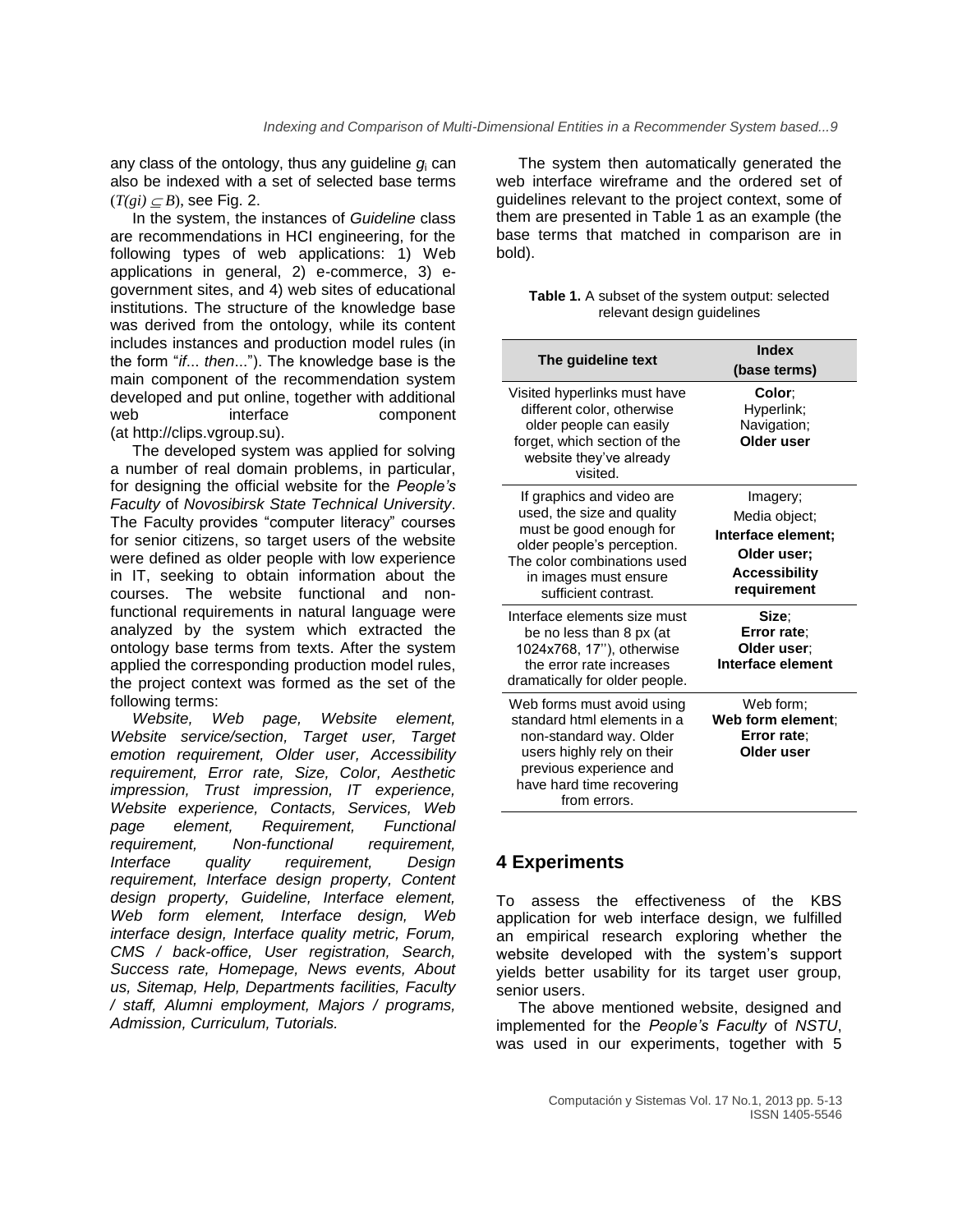other websites. In total, six websites were used in the experiments. *Websites # 1, # 2, # 3, and # 4 were third-party sites* selected on the basis of being representative of small or medium ecommerce sites, or possibly having seniors as one of target user groups. Website #5 was also a real company's website, but created about 6 months before our experiments by a development team affiliated with the authors of the current paper. The team included an experienced web designer and usability specialist. Finally, Website # 6 in our experiments was the *People's Faculty* website, designed based on the guidelines provided by the KBS. More detailed information about the experimental websites is provided in Table 2.

|  | Table 2. Websites used in the experiment |  |  |
|--|------------------------------------------|--|--|
|--|------------------------------------------|--|--|

| Website<br>ID | <b>Website URL</b>      | <b>Description</b>                                                                |
|---------------|-------------------------|-----------------------------------------------------------------------------------|
| #1            | http://pensionerki.ru   | forum<br>Web<br>f∩r<br>pensioners                                                 |
| #2            | http://npfraiffeisen.ru | Non-state<br>pension fund                                                         |
| #3            | http://euro-kurses.ru   | <b>Business</b><br>education<br>center                                            |
| #4            | http://moscow.apteka.ru | Online<br>medical shop                                                            |
| #5            | http://vgroup.ru        | Web<br>development<br>company                                                     |
| #6            | http://nf.assoc.nstu.ru | The People's<br>Faculty<br>Ωf<br>Novosibirsk<br>State<br>Technical<br>University. |

For each of the websites, one to four tasks were developed, up to total amount of twelve (12) experimental tasks. The tasks were of two types typical for e-commerce: 6 "search" tasks, in which subjects had to look for certain information, and 6 "input" tasks that involved filling-in web forms. As the experiment participants were inexperienced senior internet users, the developed tasks were relatively simple, so that the total time of the experimental session would be no more than 90 minutes.

Among the recent graduates of the computer literacy courses for seniors provided by the *People's Faculty*, 11 subjects (2 male, 9 female) were recruited for our experiments. The sampling was not random, as higher priority was given to graduates with more intense online experience, which was deemed necessary to better simulate the current and future senior population online, or even the alumni themselves in a few months from the graduation date. The subjects' age ranged from 58 to 71 years, with the mean of 62.5 and standard deviation of 4.1. The mean self-reported time spent online by the participants was about 9 hours a week. All the subjects took part in the experiment voluntarily and provided their informed consent after reading through the tasks and learning the instructions.

The experimental design and settings were quite typical for a user testing session, but relatively high number of websites was involved and the subjects' online experience often differed considerably. Thus, some of the participants did not attempt to perform all the tasks, presented to them in a random order, during the experimental session time. All the subjects used the same software environment, 1024×768 screen resolution, and accessed the experimental websites with Mozilla Firefox 3.6.3 browser.

For each of the attempted tasks, the success rate was measured by the instructor: 0 was assigned for completely failed tasks, 0.3 for tasks involving major errors possibly requiring support from the instructor, 0.7 for tasks involving minor errors possibly requiring encouragement from the instructor, and 1 for successfully completed tasks. After completing all the tasks with all the websites, the subjects were also asked to evaluate their overall impression of the websites by ranking them on a scale from 1 (worst) to 5 (best). Thus, independent variables in the experiments were website ID and group (thirdparty website, expert designer's website or KBSdeveloped website), as well as task ID.

Dependent variables were task success rates and user subjective evaluations of the websites.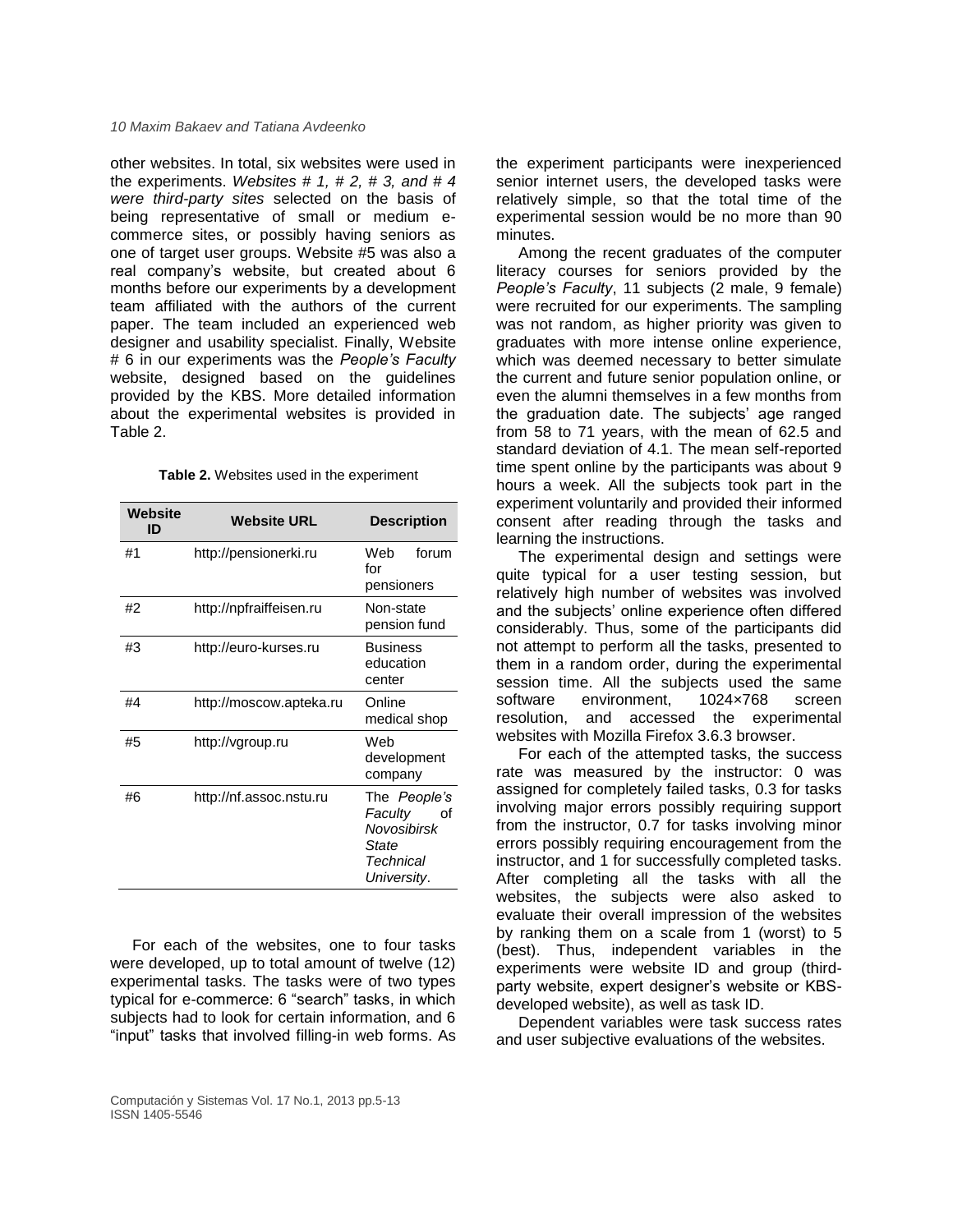### **4.1 Experimental Results**

In total, 106 tasks were performed by the participants and the overall mean success rate was 63.4% (see Table 3). The mean success rate for search-related tasks was 67.2%, while for input-related tasks, 59.4%. The mean success rate for the control group of websites (#1, #2, #3 and #4) was 40.8%, while for the website developed with the KBS (#6) it ran up to 85.9%.

For the website developed by the team including an expert designer and usability specialist (#5), the success rate was even higher, 86.4%.

Some of the senior participants refused to rank their overall impression of the experimental websites, blaming the lack of experience in judging websites, or assigned all-positive grades, which were not included in the analysis: all in all, the subjective evaluations were gathered from 7 subjects. Table 4 shows mean values and standard deviations for the evaluations included in the analysis.

**Table 3.** Success rates for tasks in our experiments

| Website<br>ID | <b>Task</b><br>ID | <b>Task</b><br>type | <b>Task</b><br>attempts | <b>Success</b><br>rate |
|---------------|-------------------|---------------------|-------------------------|------------------------|
| #1            | 1                 | input               | 10                      | 28.0%                  |
|               | 2                 | input               | 9                       | 17.8%                  |
| #2            | 3                 | search              | 10                      | 20.0%                  |
| #3            | 4                 | search              | 9                       | 82.2%                  |
| #4            | 5                 | search              | 8                       | 27.5%                  |
|               | 6                 | input               | 7                       | 80.0%                  |
| #5            | 7                 | search              | 7                       | 77.1%                  |
|               | 8                 | input               | 7                       | 95.7%                  |
|               | 9                 | search              | 10                      | 93.0%                  |
| #6            | 10                | search              | 10                      | 100.0%                 |
|               | 11                | input               | 10                      | 78.0%                  |
|               | 12                | input               | 9                       | 71.1%                  |
|               |                   |                     | 106                     | 63.4%                  |

ANOVA was used to test whether the subjective evaluations were significantly different for different websites. The difference was found to

be not significant (F5,32=1.96; p=.111); however, a *post-hoc* analysis showed that the evaluations for the Website  $#2$  significantly ( $p=.03$ ) differed from the evaluations obtained for Websites #3, #5, and #6.

### **5 Conclusions and Future Research**

The paper proposes an application of indexing the technology widely used in processing and comparing textual information—to multidimensional domain entities. The recommender system was built based on the frame ontology developed according to the proposed knowledge representation model and combining the domain conceptual model with the controlled vocabulary of base terms used for indexing.

| <b>Table 4.</b> Subjects' subjective evaluations of |  |
|-----------------------------------------------------|--|
| websites                                            |  |

| <b>Website ID</b> | <b>Mean evaluation</b><br>(standard deviation) |            |
|-------------------|------------------------------------------------|------------|
| #1                | 3.86(0.69)                                     |            |
| #2                | 3.29(1.25)                                     | 3.88(0.91) |
| #3                | 4.29(0.76)                                     |            |
| #4                | 4.20(0.45)                                     |            |
| #5                | 4.33(0.52)                                     |            |
| #6                | 4.50(0.84)                                     |            |

One of the major tasks was organization of design guidelines, so that they could be retrieved against the interface design task context, which is the "query" for the recommender system. Though the *bag of words* indexing is used for multidimensional objects in most existing solutions, we proposed to use base terms that correspond to the classes of the frame-based ontology describing the HCI (web applications) domain. This more sophisticated approach allows utilization of more complex algorithms for comparing indexed design guidelines, which are the main knowledge content of the system, with design context that is indexed using the same base terms.

The overall success rate in the testing, 63.4%, is in line with the data obtained for senior users in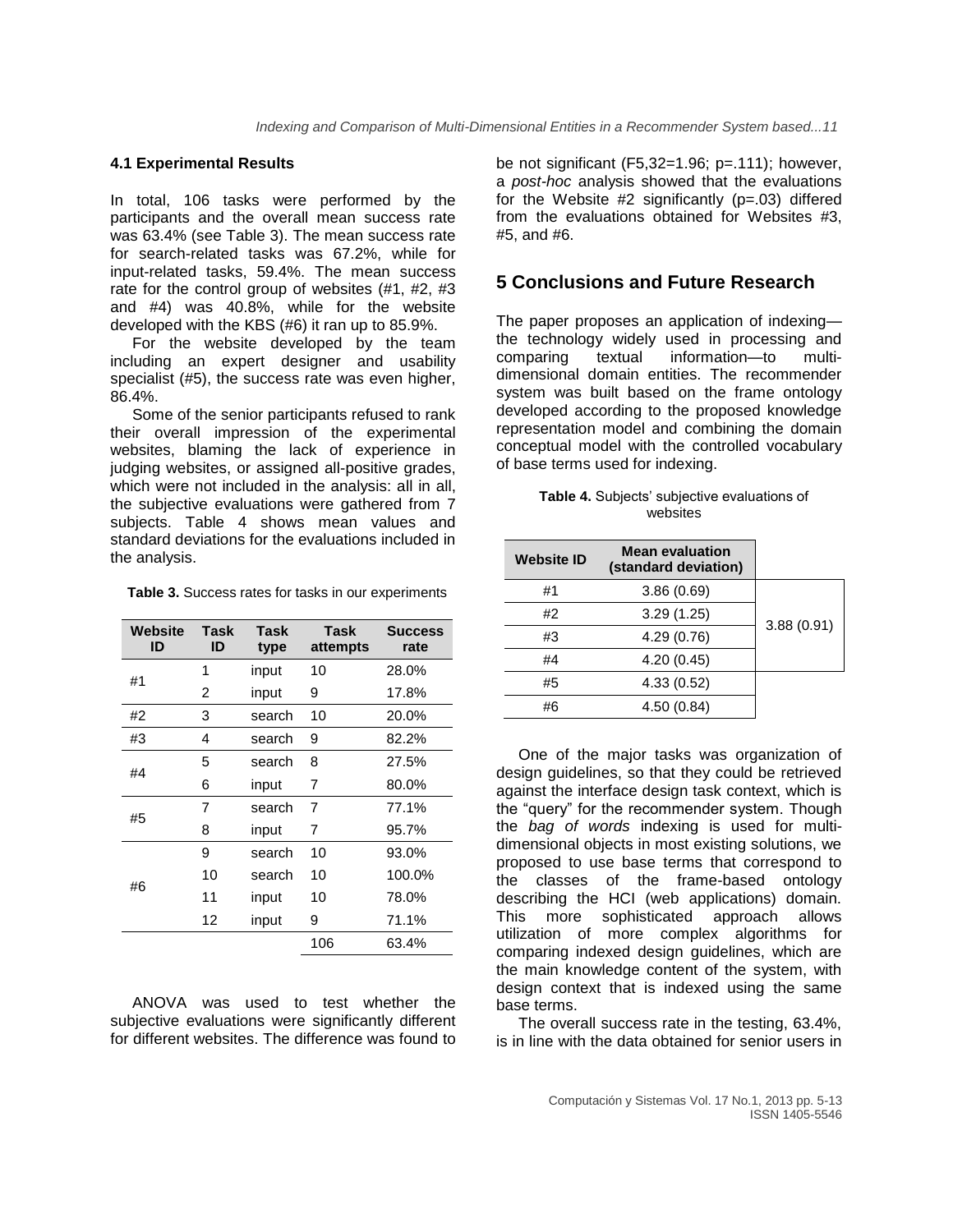other experiments. For example, Jacob Nielsen reported a corresponding success rate of 52.9% in 2002 [7], but web usability has obviously manifested certain improvement since then. Inputrelated tasks were predictably harder for seniors than search-related ones, producing success rates of 59.4% and 67.2% respectively. The developed website attained the success rate of 85.9%, higher than the double of the success rate for the control group's websites (40.8%) and almost catching up with the success rate for the website developed by human experts (86.4%). Although the users' subjective impression of the developed website was not significantly better than of the others, the results suggest reasonable feasibility of the developed knowledge-based system to support web design activities.

Further research prospects include introduction of "weights" for the terms, as measures of their "specificity" and significance in the index. Correspondingly, more complex comparison algorithms for defining the entities relevancy may be proposed, e.g., chosen among existing methods for measuring similarity of texts or other multi-dimensional objects (such as in [4]).

### **References**

- **1. Kosinov, D.I. (2007).** Использование статистической информации при выявлении схожих документов. *(Ispolzovanie statisticheskoy informatsii pri viyavlenii shozhih dokumentov) "Using statistical information to mark out similar documents". Internet-matematika,*  Ekaterinburg, Russia, 84–91. Retrieved from [http://elar.urfu.ru/handle/10995/1336.](http://elar.urfu.ru/handle/10995/1336)
- **2. Mihalcea, R., Corley, C., & Strapparava, C. (2006).** Corpus-based and knowledge-based measures of text semantic similarity. *21st National Conference on Artificial Intelligence*, Boston, USA, 1, 775–780.
- **3. Nguyen, B.N. (2012).** Модели и методы поиска информационных ресурсов с использованием семантических технологий. *(Modeli i metodi poiska informatsionnih resursov s ispolzovaniem semanticheskih tehnologiy) "Models and methods for performing search in information resources using semantic technologies".* Doctoral dissertation, Tomsk Polytechnic University,

Tomsk, Russia. Retrieved from [http://www.sscc.ru/Diss\\_sov/D02\\_2012.11.27.html](http://www.sscc.ru/Diss_sov/D02_2012.11.27.html)

- **4. Lv, Q., Josephson, W., Wang, Z., Charikar, M., & Li, K. (2007).** Multi-probe LSH: efficient indexing for high-dimensional similarity search. *33rd International Conference on Very Large Data Bases (VLDB'07)*, Vienna, Austria, 950–961.
- **5. Chevalier, A., Fouquereau, N., & Vanderdonckt, J. (2009).** The Influence of a Knowledge-Based System on Designers' Cognitive Activities: a study involving Professional Web Designers. *Behaviour & Information Technology,* 28(1), 45–62.
- **6. Henninger, S. & Ashokkumar, P**. **(2005).** An Ontology-Based Infrastructure for Usability Design Patterns. *Semantic Web Enabled Software Engineering (SWESE'05),* Galway, Ireland, 41–55.
- **7. Nielsen, J. (***2002)***.** Usability for senior citizens. Retrieved **from** [http:www.nngroup.com/articles/usability-for-senior](http://http/)[citizens/.](http://www.nngroup.com/articles/usability-for-senior-citizens/)



**[Maxim Bakaev](http://www.mendeley.com/profiles/maxim-bakaev/)** is Senior Assistant Professor of Economic Informatics Department of Novosibirsk State Technical University (Russia) and the Vice-Dean of Business Faculty. He has Master Degrees in Information Systems and Digital Design, and his

research interests include Human-Computer Interaction, Interface Design and Usability, Knowledge Engineering, Universal Accessibility. He is a member of International Association of Computer Science and Information Technology (IACSIT) and reviewer for various international conferences, including KEER and NordiCHI.